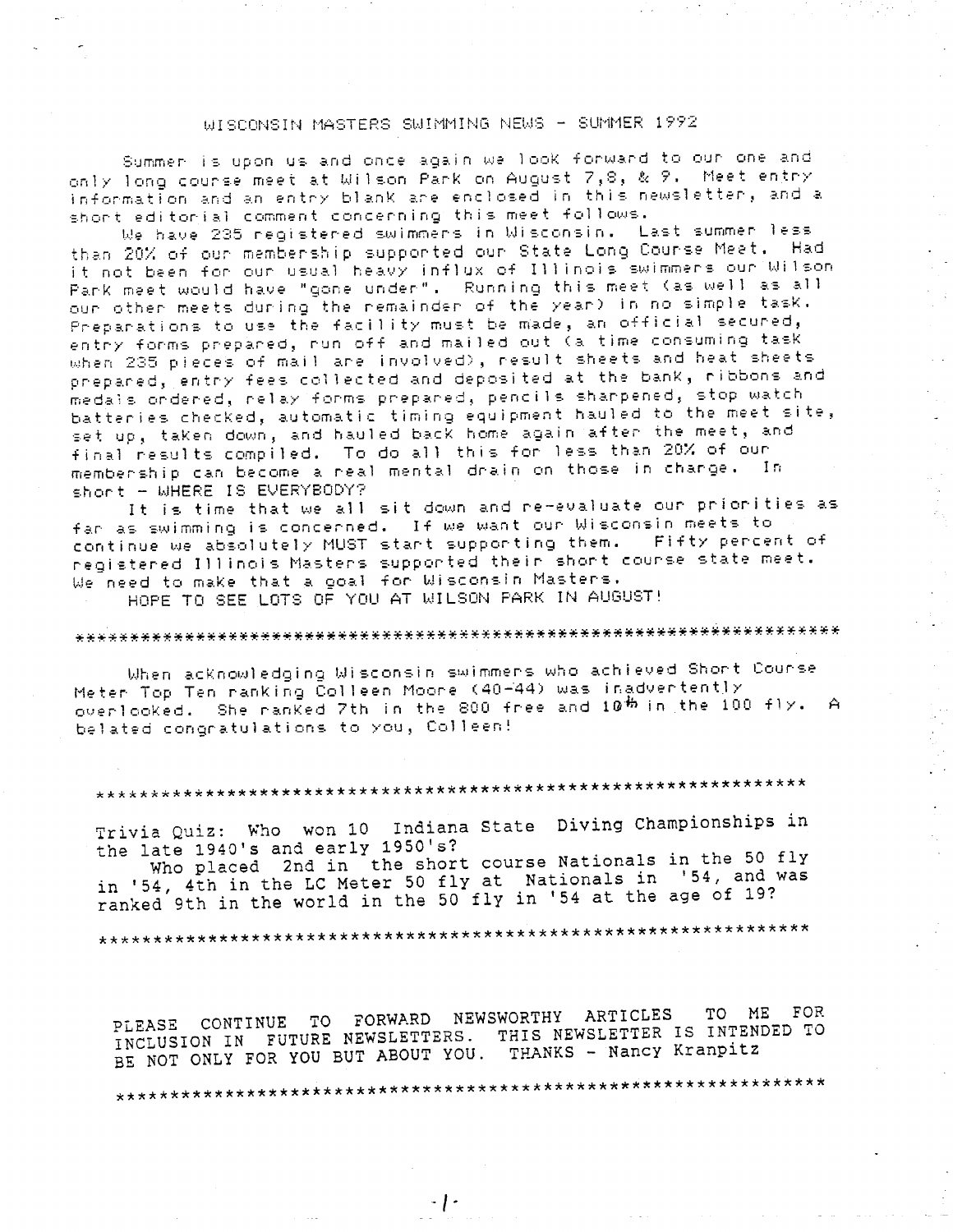## *MAKING EARLY SEASON A PRODUCTIVE TIME IN*  **YOUR TRAINING CYCLE**

#### $by$   $Termy$  *Laughlin*

Few Masters swimmers are anxious to plunge back into heavy training In September, which Is probably **a** sound instinct. With important meets still six months and more in the future, early fall should be a time to explore alternative types of training, rather than forgo any activity. Properly utilized, this can be a fruitful and satisfying phase In the annual training cycle. Here are some suggestions on how you can best use these months:

1. Cross-training

Runners were probably the first athletes to discover the benefits of mixing several workout modes. Though reluctant to give up their cherished mileage, frequent injuries sent many high-mileage runners into the pool and onto the bike to maintain aerobic fitness while healing themselves. To their delight, they discovered that they ran better by running less and complementing it with cycling and swimming.

Swimmers can use cross-training to take advantage of fall's glorious weather to build a solid base of aerobic fitness with biking and running. Later, you'll convert that to specific muscular endurance in your swim workouts. Cross-training aids in muscular recovery. As you switch from swim to bike to run workouts, you'll keep the cardiovascular system working at a high level, but overload different sets of muscles for each. Other forms of cross-training you may want to investigate include: roller blading challenging hikes, rowing and kayaking, and even team sports such as basketball and soccer that provide a good aerobic workout.

#### **2. Drills**

Bill Boomer, the swimming coach at the University of Rochester, welcomes his collegiate swimmers back to school every September with stroke drills and nothing but. He endorses drills as the best way to develop efficient movement patterns, while building general aerobic fitness. Moreover, he won't let his team advance to whole stroke swimming until the technique he's looking for begins to emerge.

Since you're still months away from doing any serious racing, you too have the luxury of spending the early season developing the most efficient stroke. Drills can take you straight to the "sweet spot" in your stroke-giving you fresh insights about swimming economically. No need to compromise conditioning either; get an aerobic workout by simply designing sets build mainly on drillwork, but incorporating your usu...! number of repeats and work:rest ratio. Monitor your heart rate to see that it stays in your aerobic training range.

#### **3. Give** your specialty **stroke a rest**

Many coaches feel that certain specialty stokes, particularly butterily and breaststroke, are best done in training, only when you have developed the strength and conditioning to execute timing and technique precisely. Otherwise, training fatigue will cause deviations from proper form. Practicing counter-productive habits

will keep you from reaching your goals. So you may be better off building your fitness foundation with secondary strokes (and/or with cross-training), developing your movement patterns in your specialty stoke with drills, and putting the whole stroke together in repeats only for distances·cver which you can successfully execute proper pace, form, and rhythm.

## 4. Work on your **weak** strokes

. **As** long as you're giving your specialty a rest, and with races still months away, early season can give you the luxury of probing your old limits and breaching old barriers. Mastering new skills can be even more satisfying than improving old ones. And they can leave you much more leeway and fertile new ground for achieving new personal bests. Devote September and October to gaining competence in a stoke that has had you intimidated up to now. Spend perhaps 25% of your total workout yardage doing drills<br>and/or form swimming in your weak stroke. Set a goal of being ready to swim it in a race by December. But keep that goal within reailstic limits that will allow you to enjoy the racing experience and feel "successful" for having successfully swum the new stroke in a race, regardless of your time ·or place. Then you'll have the balance of the season to improve on that time.

### 5. Build a strength **base**

Since you're probably spending less time in the pool, during the early fall, use some of the time and energy you have in reserve in the weight room-not simply to build strength that you'll later apply to swimming faster-but to build resistance.

The thousands of laps you'll log over the ensuing months will not only tax you physically, but also put quite a strain on muscle, joints, and connective tissue, making minor injury a real concern. The right early season weight-training program will help your muscles and joints bear your training load more easily as you start to boost your yardage.

The best early season routine combines light weights, a relatively high number of repetitions, and perfect form (ask a trainer  $\approx$ your health club or gym to work with you initially). A good  $\epsilon$ : season routine: one set of 15 to 20 repetitions on 10 to  $\bar{1}2$  st: or machines, twice per week. For each exercise, select a strating weight that allows you to complete about 15 reps. As your strength increases to the point where you can complete 20 or more reps, add about 10% more weight.

The combination of light weight and concentration on form will allow you to strengthen connective tissue between muscles and bones prior to imposing **a** heavier load as you reduce reps lto between 6 and 10 per set) and add weight in mid-season.

Terry Laughlin is director of Total Immersion Swim Camps, and editor of a monthly newsletter "Swim Smarts." For information, call Terry at 914-294-3510 or write Total Immersion, 381 Main Street, Goshen New York 10924. •

## \*\*\*\*\*\*\*\*\*\*\*\*\*\*\*\*\*\*\*\*\*\*\*\*\*\*\*\*\*\*\*\*\*\*\*\*\*\*\*\*\*\*\*\*\*\*\*\*\*\*\*\*\*\*\*\*\*\*\*\*\*\*\*\*\*\*\*

#### Vitalist

Six Ways to Build your Self-Confidence

(1) Concentrate on your potential, not on your limitations.

(2) Focus on your skills and develop those you already perform well.

\*\*\*\*\*\*\*\*\*\*\*\*\*\*\*\*\*\*\*\*\*\*\*\*\*\*\*\*\*\*\*\*\*\*\*\*\*\*\*\*\*\*\*\*\*\*\*\*\*\*\*\*\*\*\*\*\*\*\*\*\*\*\*\*\*\*

 $-2-$ 

(3) Visualize yourself as being a success.

(4) Don't be limited by other people's low expectations.

(5) Create ana nurture a network of positive friendships.

(6) Spend less time worrying about yourself and more time getting involved with others.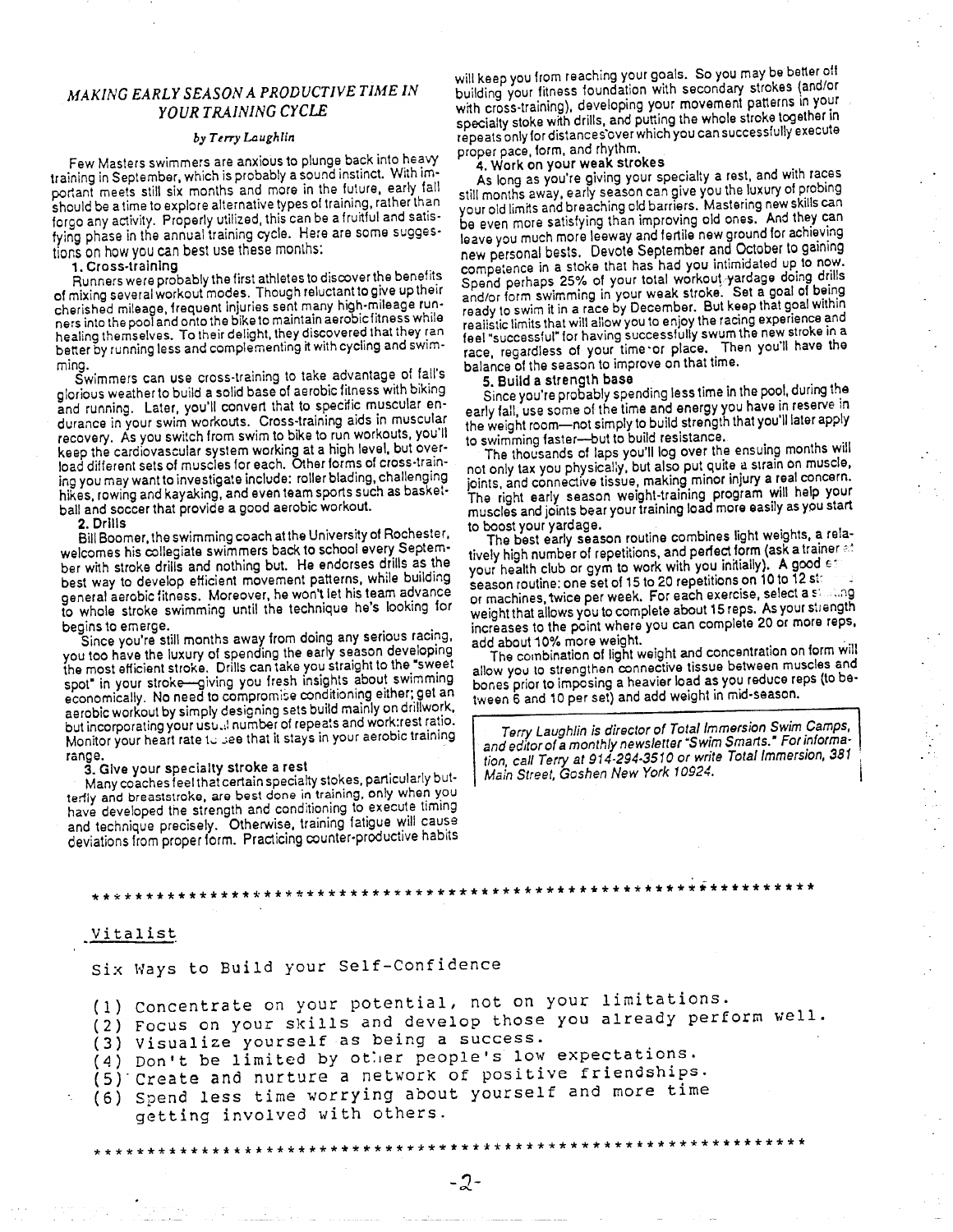# **SWIMMING & HEALTH**

# SWIMMING & HEALTH

## THE ROLE OF THE MEDICAL EXAM IN MASTERS SWIMMING

Note: This information is being disseminated to masters swimmers by the USMS Sports Medicine and Research Committee. The Primary authors of this article are physicians Bill Weir and Jim Miller.

Medical experts agree that some individuals risk impaired health if they exercise strenuously; however, debate continues about the true value of the routine physical examination in identifying or predicting risk factors. Extensive research has been conducted through the Institute for Aerobics Research in Dallas, headed by Dr. Kenneth Cooper, as to the degree of risk encountered by the general population. Another body that publishes guidelines for classification of risk factors is the American College of Sports Medicine in the Guidelines for Exercise Testing and Prescription, third edition of 1986. The categories are summarized below.

- Individuals younger than 45 years who are healthy and who have no major coronary risk factors. Group A Persons in Group A should be exempt from medical testing.
- Individuals 45 years or older who are healthy and have no major risk factors. These individuals Group B should have an exercise stress test (preferably a maximum exercise stress test and a complete physical examination) prior to beginning an exercise program.
- Individuals 35 years or older who have no symptoms, but who have at least one major coronary Group C risk factor. Group C members should have a maximum exercise stress test and complete physical examination test prior to initiating a fitness program.
- Individuals regardless of age with at least one major coronary risk factor and/or symptoms **Group D** suggestive of cardiac or lung or metabolic diseases. These individuals need to have a complete physical examination as well as a maximum exercise stress test and, after being counseled regarding heart rates, can be monitored closely and safely improve their exercise tolerance. At the moment it is felt that the majority of the benefit of exercise capacity, as opposed to true changeswith heart function that would allow this group of individuals, as well as other groups, to benefit from an organized program of exercise.
- Individuals regardless of age with known heart, lung, or metabolic disease. Persons in this category are considered to be incurring undue risk if they involve themselves in strenuous **Croup E** exercise, regardless of the baseline data that may be accumulated involving them.

Individuals regardless of age who are medically unstable and deemed at high risk by their Group F physicians. Like those in Group E, these individuals are considered to be incurring undue risk if they involve themselves in a strenuous exercise program.

Although individuals in Groups E and F are felt to be incurring undue risk, the benefit of the sport itself in the form of workouts, improving exercise tolerance, etc. is present. However, the supervision required would involve a level of sophistication beyond the scope of the majority of Masters swimming programs. Also, it should be stated here that these individuals should not be involved in any competitive settings. In addition, supervision is difficult because atrisk persons frequently use medications which mask the usual warning signs and symptoms of problems. The American College of Sports Medicine and the Institute of Aerobics Research in Dallas also recommend that persons in Groups B, C, D, E and F undergo certain risk profiling, have blood analyses performed, and work from that point with a dietary program to correct metabolic problems.

## MAJOR CORONARY RISK FACTORS

- History of high blood pressure (above 145/95). 1.
- Elevated total cholesterol/high density lipoprotein cholesterol ratio (above 5).  $2.$
- Cigarette smoking.  $3.$
- Abnormal resting ECG, including evidence of old myocardial infarction, left ventricular hypertrophy, 4. ischemia, conduction defects, or dysrythmias.
- Family history of coronary of other atherosclerotic disease prior to age 50. 5.
- Diabetes mellitus. 6.

Source: American College of Sports Medicine, Guidelines for Exercise Testing and Prescription, 3rd Edition, 1986.

Even if you are physically fit and enjoy good health, it is advisable to see your physician for periodic medical exams, the frequency of which should be determined by your underlying health problems. Some people erroneously believe that physical fitness will protect them against cardiorespiratory problems. Apparently healthy people are all to often unaware that they possess risk factors for cardiac problems. Your health care provider usually can take steps to detect these risk factors if they exist and can counsel you about guidelines for a safe exercise program.

Many currently active Masters swimmers are rather complacent about the need for periodic physical examinations. In fact, a survey conducted by Dr. Bill Weir at the 1984 USMS Long Course National Championships revealed that some of the competitors had not been examined by a physician for as many as eight years. Check your health records and arrange for a medical examif you haven't seen your physician recently. We must recognize the distressing fact that there is no known absolute preventative of coronary heart disease or of vascular disease in general. In spite of how hard you train, even Masters swimming is not a guarantee against vascular disease!

One final note on this topic: Communicate your health concerns and emergency medical information to your coach. This information will help your coach to individualize your workouts, and also will help ensure your safe participation in Masters swimming.

 $\sim$ 

Masters swimming is a strenuous athletic activity, and each participant is advised to consult his/her personal physician before undertaking the program.

WMAC member Lynn Surles recently received a certificate of commendation from the Milwaukee Committee for "National Older Worker Week" in recognition of his contributions to the sports of swimming and diving at the Menominee Falls YMCA and Germantown Congratulations, Lynn! High School.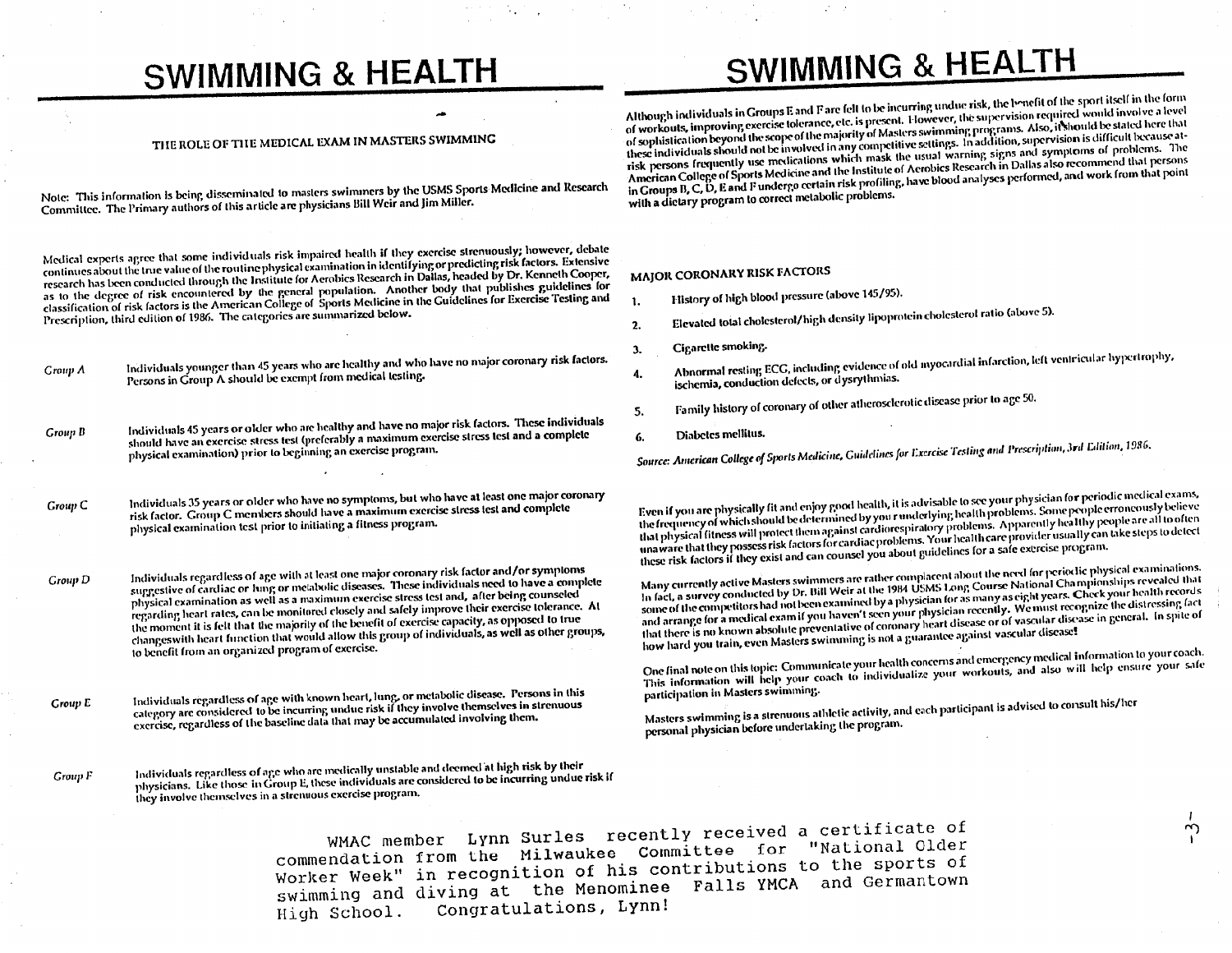This article, on Nutrition and Carbohydrates, was written by Linda Houtkooper, appeared in the March 1992 issue of Swimming World, and is reprinted with their permission.

# **Importance Of Carbohydrates**



dratc should I

cat and when should I eat it?

A: Eating carbohydrate is very important for many reasons. First, the body cells need to bum carbohydrates to make ATP which is the direct fuel for body cells. The body has a limited ability to store carbohydrate in the form of glycogen in the liver and muscles. The body has a lot of stored fat that is also used to make ATP. However, the cells have to bum some carbohydrate in order 10 use fat as a fuel. So, even if there is plenty of fat stored in the body, if carbohydrate stores get low, the cells can't make cnoughATP1omee11hecncrgydemands of hard working muscles. This means you can't swim as hard or as long.

Carbohydrates from solid or liquid foods arc !he only ways to replace glycogen stores and to keep blood sugar levels normal. The brain relics on blood sugar for its energy. If blood sugar levels gel low, your brain simply can't work efficiently. When your brain isn't working, your muscles don't work well either.

Extra fat from the food you cat or fat stored in the body can't be turned into carbohydrate. However, extra carbohydrate, fat or protein can be turned into fat in the body. This means that to replace <sup>g</sup>lycogen stores, you have to cal solid or liquid foods that supply the arnoum or

carbohydralc your body needs. What foods contain carbohydrate?

Carbohydrates come in two formssimple (sugars) and complex (starch, dextrin). Either form of carbohydrate can be used to form glycogen or to maintain blood sugar levels. Foods that contain carbohydrate include fruits, vegetables, grains-bread-cercals-pasta, milk, sports drinks, soft drinks, candy, table sugar, honey and syrup. The table on page 48 lists the carbohydrate content

Jlow much carbohydr:11e is enoug<sup>h</sup> for heavy training?

Research suggests that minimal carbohydrate intake during heavy training should range from about 3.5-4.5 grams of carbohydrate/pound of body weight/ day. For a 150-pound swimmer, this. means eating bclwcen 525-675 grams of carbohydrate a day. This swimmer could eat the following foods listed in the table to get 532 grams of carbs:

| Ket aan Frans en emen |                     |
|-----------------------|---------------------|
| 2 cups OJ             | 2 cups apple juice  |
| 2 bananas             | 1 cupmash, potatoes |
| 3 bagels              | 2 cups Cheerios     |
| 5 graham crackers     | 6 slices bread      |
| 2 cups milk           | 2 cups fruit-       |
|                       | flavored yogurt     |

Adding the following foods to the list of preceding foods would bring the total carbohydrate for this food up to 672 grams or carbohydrate: 2 cups spaghetti with tomato sauce, 3 slices cheese pizza, 2 chocolate chip cookies. ------

When should carbs be caten?

Defore, during and after endurance exercise, food intake should include easily digested high carbohydrate foods. The rates of nutrient digestion in order from faslest tosloweslare simple carbohydrate (sugar), complex carbohydrate (starch, dextrin), protein and fat.

Liquid foods empty from the stomach faster than solid foods. 'Ille amounts and types of foods and the time interval before exercise that food can comfortably be eaten varies among swimmers. You will need to test cating different amounts of food at various lime intervals before you start workouts to find out what is best [or you:

Results from research studies have shown that there are some general guidelines for carbohydrate intake that seem to work well for swinuners. following is a summary of the results:

Defore Exercise-Endurance exer-  $\star$ cisc capacity is increased by cating solid or liquid high-carbohydmtc foods from 1-4 hours before exercise. Food eaten one hour before workouts histing longer than one hour should provide 0.5-0.9 grams/pound of body weight. If food is

start the recommended mnount of carbohydrate intake is 2.2 grams/pound body weight. For example, if an athlete weighs 150 pounds this would equal about 340 grams of carbohydrate. This amount of carbohydrate could be sup<sup>p</sup>lied by eating two 3-ounce bagels, I banana, l cup of orange juice, I cup of <sup>p</sup>lain yogurt, *5* lig bar cookies and 2cups of high-carbohydrate sports drink.

There are many other combinations of solid and liquid foods that can provide carbohydrate. The table lists the carbohydrate content of other foods and could be used 10 pack in some carbohydrate before you start your tough workouts.

During Exercise-Consuming approximately 25 grams of carbohydrate cvery 30 minutes can delay fatigue. Once again, use the table to find foods or beverages you like that provide this amounl of carbohydrate.

After Exercise-Consuming casily digestible high-carbohydrate liquid or solid foods should begin soon after exercise is stopped has been shown <sup>10</sup> promote fast muscle glycogen symthesis. Rapid glycogen fonnation is pro-

moted by consuming 0.2-0.7 grams of carbohydrate/pound of body weight starting 15-30 minutes after stopping exercise and continuing to consume this amount of carbohydrate for the next three hours.Research has also suggested thalconsuming0.2gmmscarbohydrate/ pound of body weight of easily digestible carbohydrate every 15 minutes after exercise may "optimally" stimulate muscle glycogen fonnation.

Using these carbohydrate guidelines will help keep your glycogen stores lopped off and ready to supply your muscles with energy during tough workouts. It is also important to drink <sup>p</sup>lenty or fluids to prevent dehydration. Adding these tips to your training program will help you swim al your best and may help prevent staleness. ■

BY LINDA HOUTKOOPER, PH.D., R.D.

| 82582<br>0.094<br>58285<br>$\overline{\mathbf{e}}$<br>$\frac{15}{47}$<br>$\frac{4}{3}$ $\frac{1}{2}$<br>c=cup 1 cup=16 tablespoons (8 fluid ounces)<br>o<br><b>ECONOMIC</b><br>$\mathbb{Z}$ (gins)<br>l slice (49 gm)<br>1/2 c<br>Commercial Sports Drinks/Foods<br>ţ<br>$(171$ gm)<br>$(63 \text{ gm})$<br>ត្តត្ត<br>ខ្លះ<br>ပေပ<br>o<br>  ounce=28 grams (gm)<br>Exceed® High Carb<br>Exceed® Sports Meal<br>Chicken noodle soup<br>Macaroni & cheese<br>Combinations<br>Chocolate chip<br>Fig bars<br><b>Oatmeal/raisin</b><br>vegetable soup<br>tomato sauce<br>Split pea soup<br>Pizza, cheese<br>-tablespoon<br>Tomato soup<br>Exceed® fluid<br>replacement<br>Potato salad<br>Spagheti w/<br>Power Bar®<br>Nutrament®<br>Taco, meat<br>Gatoriode®<br>$52 = 50$<br>Gatorade®<br>Gatorpro®<br>Soft drinks<br>Cookies<br><b>Vilely</b><br>និយ<br><b>CARBO-25</b><br>ဖွစ္ပ<br><b>AMT.</b><br>AMT.<br>ភិភិភិនិភីភូ<br>ოღვ<br>÷<br>ត្តិចង់2<br>۰<br>∞∾<br>biscuit (24 gm)<br>skce (28 gm)<br>slice (38 gm)<br>1/2 c (11 gm)<br>1/2 c (117 gm)<br>1/2 c (3 gm)<br>1 (24 gm)<br>1 oz<br>150<br>00<br>1 (27 cm)<br>1/2 c<br>4 (24 gm)<br>EEEE<br>Coco<br>ง<br>2<br>$\frac{1}{2}$<br>ს<br>ღ<br>13 c<br>.<br>č | <b>BE ALLE FREED AN HIVE IS ENDING AN HOLD CONTRA</b>         |                 |  | <b>ARBO-</b> |
|------------------------------------------------------------------------------------------------------------------------------------------------------------------------------------------------------------------------------------------------------------------------------------------------------------------------------------------------------------------------------------------------------------------------------------------------------------------------------------------------------------------------------------------------------------------------------------------------------------------------------------------------------------------------------------------------------------------------------------------------------------------------------------------------------------------------------------------------------------------------------------------------------------------------------------------------------------------------------------------------------------------------------------------------------------------------------------------------------------------------------------------------------------------------------------------------------------|---------------------------------------------------------------|-----------------|--|--------------|
|                                                                                                                                                                                                                                                                                                                                                                                                                                                                                                                                                                                                                                                                                                                                                                                                                                                                                                                                                                                                                                                                                                                                                                                                            | <b>AND STATE AND MORATE AND ALL PROPERTY</b><br><b>CARBO-</b> |                 |  |              |
| Shredded Wheat                                                                                                                                                                                                                                                                                                                                                                                                                                                                                                                                                                                                                                                                                                                                                                                                                                                                                                                                                                                                                                                                                                                                                                                             | Cheerios<br>Cereals                                           |                 |  |              |
|                                                                                                                                                                                                                                                                                                                                                                                                                                                                                                                                                                                                                                                                                                                                                                                                                                                                                                                                                                                                                                                                                                                                                                                                            | Oalmeal                                                       |                 |  |              |
|                                                                                                                                                                                                                                                                                                                                                                                                                                                                                                                                                                                                                                                                                                                                                                                                                                                                                                                                                                                                                                                                                                                                                                                                            | Crackers<br>ក្ខខ្លះ                                           |                 |  |              |
|                                                                                                                                                                                                                                                                                                                                                                                                                                                                                                                                                                                                                                                                                                                                                                                                                                                                                                                                                                                                                                                                                                                                                                                                            | Graham                                                        |                 |  |              |
| Rice Cake                                                                                                                                                                                                                                                                                                                                                                                                                                                                                                                                                                                                                                                                                                                                                                                                                                                                                                                                                                                                                                                                                                                                                                                                  |                                                               | <b>Saltines</b> |  |              |
| Garbanzo beans<br>Popcorn, plain<br>English muffin<br>ortilla (flour)<br>Kidney beans<br>Vheat bread<br>Rice, brown<br>Rice, white                                                                                                                                                                                                                                                                                                                                                                                                                                                                                                                                                                                                                                                                                                                                                                                                                                                                                                                                                                                                                                                                         | ωö                                                            | Rye Krisp       |  |              |
|                                                                                                                                                                                                                                                                                                                                                                                                                                                                                                                                                                                                                                                                                                                                                                                                                                                                                                                                                                                                                                                                                                                                                                                                            | 60                                                            |                 |  |              |
|                                                                                                                                                                                                                                                                                                                                                                                                                                                                                                                                                                                                                                                                                                                                                                                                                                                                                                                                                                                                                                                                                                                                                                                                            |                                                               |                 |  |              |
|                                                                                                                                                                                                                                                                                                                                                                                                                                                                                                                                                                                                                                                                                                                                                                                                                                                                                                                                                                                                                                                                                                                                                                                                            |                                                               |                 |  |              |
|                                                                                                                                                                                                                                                                                                                                                                                                                                                                                                                                                                                                                                                                                                                                                                                                                                                                                                                                                                                                                                                                                                                                                                                                            | Pancakes                                                      |                 |  |              |
|                                                                                                                                                                                                                                                                                                                                                                                                                                                                                                                                                                                                                                                                                                                                                                                                                                                                                                                                                                                                                                                                                                                                                                                                            | Pasta                                                         |                 |  |              |
|                                                                                                                                                                                                                                                                                                                                                                                                                                                                                                                                                                                                                                                                                                                                                                                                                                                                                                                                                                                                                                                                                                                                                                                                            | Pita bread                                                    |                 |  |              |
|                                                                                                                                                                                                                                                                                                                                                                                                                                                                                                                                                                                                                                                                                                                                                                                                                                                                                                                                                                                                                                                                                                                                                                                                            |                                                               |                 |  |              |
|                                                                                                                                                                                                                                                                                                                                                                                                                                                                                                                                                                                                                                                                                                                                                                                                                                                                                                                                                                                                                                                                                                                                                                                                            | Pretzels                                                      |                 |  |              |
|                                                                                                                                                                                                                                                                                                                                                                                                                                                                                                                                                                                                                                                                                                                                                                                                                                                                                                                                                                                                                                                                                                                                                                                                            | asees 1999                                                    |                 |  |              |
|                                                                                                                                                                                                                                                                                                                                                                                                                                                                                                                                                                                                                                                                                                                                                                                                                                                                                                                                                                                                                                                                                                                                                                                                            |                                                               |                 |  |              |
|                                                                                                                                                                                                                                                                                                                                                                                                                                                                                                                                                                                                                                                                                                                                                                                                                                                                                                                                                                                                                                                                                                                                                                                                            |                                                               |                 |  |              |
| <b>Milk Products</b>                                                                                                                                                                                                                                                                                                                                                                                                                                                                                                                                                                                                                                                                                                                                                                                                                                                                                                                                                                                                                                                                                                                                                                                       |                                                               |                 |  |              |
|                                                                                                                                                                                                                                                                                                                                                                                                                                                                                                                                                                                                                                                                                                                                                                                                                                                                                                                                                                                                                                                                                                                                                                                                            |                                                               |                 |  |              |
|                                                                                                                                                                                                                                                                                                                                                                                                                                                                                                                                                                                                                                                                                                                                                                                                                                                                                                                                                                                                                                                                                                                                                                                                            | 1% milk                                                       |                 |  |              |
| ogurt, fruit flavored<br>Granola bars<br>Gum drops<br>ogurt, frozen<br>'ogurt, plain<br>Sugars<br>Skim milk<br>Pudding<br>Cancy                                                                                                                                                                                                                                                                                                                                                                                                                                                                                                                                                                                                                                                                                                                                                                                                                                                                                                                                                                                                                                                                            | ፣                                                             | 2% milk         |  |              |
|                                                                                                                                                                                                                                                                                                                                                                                                                                                                                                                                                                                                                                                                                                                                                                                                                                                                                                                                                                                                                                                                                                                                                                                                            |                                                               |                 |  |              |
|                                                                                                                                                                                                                                                                                                                                                                                                                                                                                                                                                                                                                                                                                                                                                                                                                                                                                                                                                                                                                                                                                                                                                                                                            | 53                                                            |                 |  |              |
|                                                                                                                                                                                                                                                                                                                                                                                                                                                                                                                                                                                                                                                                                                                                                                                                                                                                                                                                                                                                                                                                                                                                                                                                            |                                                               |                 |  |              |
|                                                                                                                                                                                                                                                                                                                                                                                                                                                                                                                                                                                                                                                                                                                                                                                                                                                                                                                                                                                                                                                                                                                                                                                                            | ოო                                                            |                 |  |              |
|                                                                                                                                                                                                                                                                                                                                                                                                                                                                                                                                                                                                                                                                                                                                                                                                                                                                                                                                                                                                                                                                                                                                                                                                            |                                                               |                 |  |              |
|                                                                                                                                                                                                                                                                                                                                                                                                                                                                                                                                                                                                                                                                                                                                                                                                                                                                                                                                                                                                                                                                                                                                                                                                            |                                                               |                 |  |              |
|                                                                                                                                                                                                                                                                                                                                                                                                                                                                                                                                                                                                                                                                                                                                                                                                                                                                                                                                                                                                                                                                                                                                                                                                            | ສຸລຊະ                                                         |                 |  |              |
|                                                                                                                                                                                                                                                                                                                                                                                                                                                                                                                                                                                                                                                                                                                                                                                                                                                                                                                                                                                                                                                                                                                                                                                                            |                                                               |                 |  |              |

I *::r,.*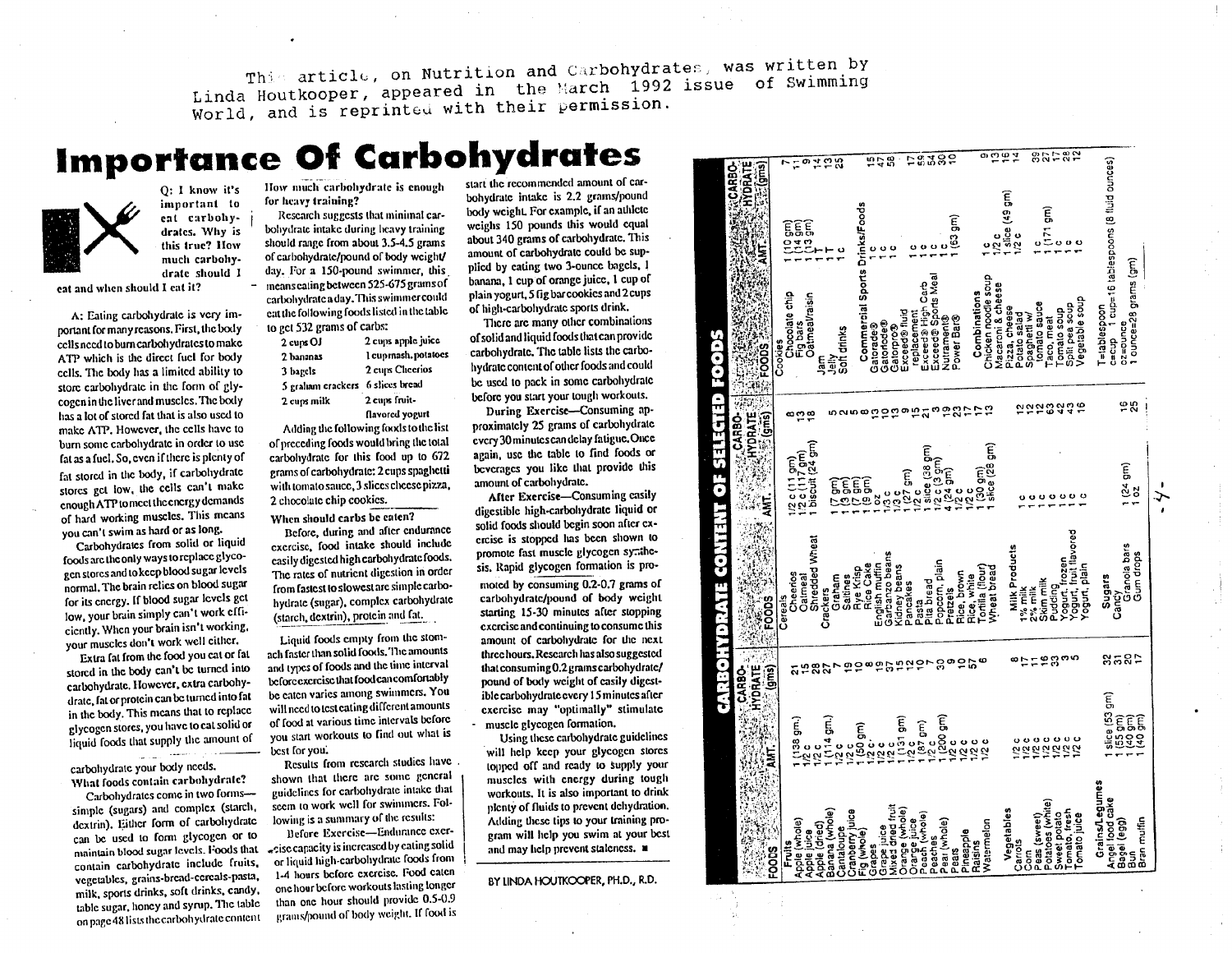#### 10K & SK OFFICIAL ENTRY FORM

## 1992 USMS 10K National Championships & 5 K Postal Swim *Sponsored by* Davis Aquatic Masters

### LOCATION: Any *50* meter pool.

WHEN: Any time between May 15, 1992 and September 30, 1992.

RULES: 1992 USMS Long Distance Swimming Rules will govern the event. The 10K is 200 lengths of a 50 meter pool, and the 5K is 100 lengths. A starter/referee must be present, and a timer/lap counter to write splits every 100 meters and the final time (split sheet is provided). For the sake of the swimmer please use more than one watch in case of error. The participant's and counter's signatures are required on the entry form. Please record time to the the hundredth of a second.

ELIGIBILITY: All. 1992 USMS registered swimmers are eligible. A photocopy of your USMS card is required with your entry. Foreign swimmers are also invited to participate. Similar proof of membership is required. The swimmer's age is determined by the date on the swim. Swimmers who change age groups during 1he event period may enter in both age groups, but they must swim it once in each age group. Standard USMS Age groups will be used (19-24, 25-29, 30-34,...).

<sup>A</sup>WARDS: For lhe Championship lOK event, medals will be given for first, second, and third place in each age group. A Championship patch will be given to the winner in each age group. The top USMS finisher in each age group will become the !OK All-American.

SCORING: An unofficial club championship score will be tabulated based upon scoring the top 6 places in each age group.

ENTRY FEES: The emry fee for the lOK swim is \$6.00. The 5K swim is \$4.00. Do not send cash. Foreign entrants please submit US funds via international money order er bank check drawn on a bank with a US affiliate.

T-SIIIRT: 1992 USMS Postal !OK Championship T-shins are available for \$12. Foreign entrants please include \$2.00 postage for each shirt.

| Make checks payable: Davis Aquatic Masters |                 |  |
|--------------------------------------------|-----------------|--|
| and mail to:                               | P.O. Box 921    |  |
|                                            | Davis, CA 95617 |  |

DUE DATE: Entries must be received by October, 15 1992

#### MEET INFORMATION

Contact Michael Collins (916) 758-7212 or Barb Paulson (916) 756-4234

| Last Name            | First                         | Date of Birth | Age                   | Sea:      |    | Male female                 |
|----------------------|-------------------------------|---------------|-----------------------|-----------|----|-----------------------------|
| Street Address       | City                          |               |                       | Zip Code. |    |                             |
| Country (if not USA) | Telephone (include area code) |               | 5K<br>10K<br>Distance |           | s. | <b>MLXL</b><br>T-Shirt size |
| Time                 | <b>USMS Club Name</b>         |               | 1992 USMS Reg. #      |           |    | ٠                           |

f:UlI.E.: You must submit • copy or your USMS Regislralion card **and a** split sheet along with your check in order to be processed.

|                          |                            | SPLIT SHEET                         |                            |
|--------------------------|----------------------------|-------------------------------------|----------------------------|
| $100$ <sub>------</sub>  | $2600$ <sub>------</sub>   | $5100$ <sub>-<math>---</math></sub> | $7600$ <sub>------</sub>   |
| $200$ <sub>------</sub>  | $2700$ <sub>_____</sub> _  | $5200$ <sub>------</sub>            | $7700$ <sub>------</sub>   |
| $300$ <sub>------</sub>  | $\frac{1}{2800}$           | $5300$ <sup>-</sup> -----           | $7800$ <sub>------</sub>   |
| $400$ <sub>------</sub>  | $2900$ <sub>------</sub>   | $5400$ <sub>------</sub>            | $7900$ <sub>------</sub>   |
| $500$ <sub>------</sub>  | $3000$ <sub>------</sub>   | $5500$ <sub>-----</sub> --          | $8000$ <sub>------</sub>   |
| $600$ <sub>------</sub>  | $3100$ <sub>------</sub>   | $5600$ <sub>______</sub>            | $8100$ <sub>------</sub>   |
| $700$ <sub>------</sub>  | $3200$ <sub>______</sub>   | $5700$ <sub>------</sub>            | $8200$ <sub>______</sub>   |
| $800$ <sub>------</sub>  | $3300$ <sub>______</sub>   | $5800$ <sup>----</sup> ----         | $8300$ <sub>______</sub> _ |
| $900$ <sub>------</sub>  | $3400$ <sub>------</sub>   | $5900$ <sub>------</sub>            | $8400$ <sub>______</sub>   |
| $1000$ <sub>------</sub> | $3500$ <sub>_______</sub>  | $6000$ <sup>-</sup> -----           | $8500$ <sub>------</sub>   |
| $1100$ <sub>------</sub> | $3600$ <sub>------</sub>   | $6100$ <sub>______</sub>            | $8600$ <sub>------</sub>   |
| $1200$ <sub>22222</sub>  | $3700$ <sub>______</sub>   | $6200$ <sub>------</sub>            | $8700$ <sub>------</sub>   |
| $1300$ <sub>------</sub> | $3800$ <sub>______</sub>   | $6300$ <sup>-------</sup>           | $8800$ <sup>---</sup> ---- |
| $1400$ <sub>------</sub> | $3900$ <sub>x-----</sub>   | $6400$ $_{\frac{1}{2}}$             | $8900$ <sub>------</sub>   |
| $1500$ <sub>______</sub> | $4000$ <sub>______</sub> _ | $6500$ <sub>------</sub>            | $9000$ <sub>------</sub>   |
| $1600$ <sub>------</sub> | $4100$ <sub>------</sub>   | $6600$ <sup>--</sup> -----          | $9100$ <sub>------</sub>   |
| $1700$ <sub>______</sub> | $4200$ <sub>_______</sub>  | $6700$ <sub>------</sub>            | $9200$ <sub>------</sub>   |
| $1800$ <sub>------</sub> | $4300$ <sub>------</sub>   | $6800$ <sub>------</sub>            | $9300$ <sub>------</sub>   |
| $1900$ <sub>------</sub> | $4400$ <sub>------</sub>   | $6900$ <sup>--</sup> -----          | $9400$ <sub>------</sub>   |
| $2000$ <sub>n-----</sub> | $4500$ <sub>-----</sub>    | $7000$ <sub>-----</sub>             | $9500$ <sub>------</sub>   |
| $2100$ <sub>------</sub> | $4600$ <sub>------</sub>   | $7100$ <sub>------</sub>            | $9600$ <sub>------</sub>   |
| $2200$ <sub>-----</sub>  | $4700$ <sub>______</sub>   | $7200$ <sub>------</sub>            | $9700$ <sub>------</sub>   |
| $2300$ <sub>------</sub> | 4800                       | $7300$ <sub>------</sub>            | $9800$ <sub>------</sub>   |
| $2400$ <sub>------</sub> | $4900$ <sub>______</sub>   | $7400$ <sub>------</sub>            | $9900$ <sub>------</sub>   |
| $2500$ <sub>------</sub> | $5000$ <sub>------</sub>   | 7500                                | $10000$ <sub>-----</sub> - |
|                          |                            |                                     |                            |

**Rclca1c from Uabili1y.** 

PLEASE **PRINT OR** TYPE!!?

I, the undersigned participant, intending to be legally bound, hereby certify that I am physically fit and have not been otherwise informed by a physician. I acknowledge that I am aware of all the risks inherent in Masters Swimming (training and competition) including possible permanent disability or death, and agree to assume all of those risks. I hereby waive any and all rights to claims for loss or damages arising out of my participation in the Masters Swimming program or any **1tlivilic1 incident there 1e a1ain11 llnilcd Su1e1 M111eu Swimmina,** Inc .• **the Local M111era Swimmina Commi1a.1, lhc**  clubs, host facilities, meet sponsors, meet committees, or any individuals officiating at the meets or supervising such activities, as a condition of my participation in Masters Swimming. I further agree to abide by and be governed by the  $rulea and regulation of USMS.$ 

------------------------------**o,,c Sip&1urc o( Swinvna Sian&&utc of Counter** 

Signature of Counter

l ᡅ

Although Ingrid Stine is not a Wisconsin Swimmer, those of us who regularly attend Wisconsin sponsored meets know her well. We were saddened to learn that her mother passed away recently and we extend our condolences to her.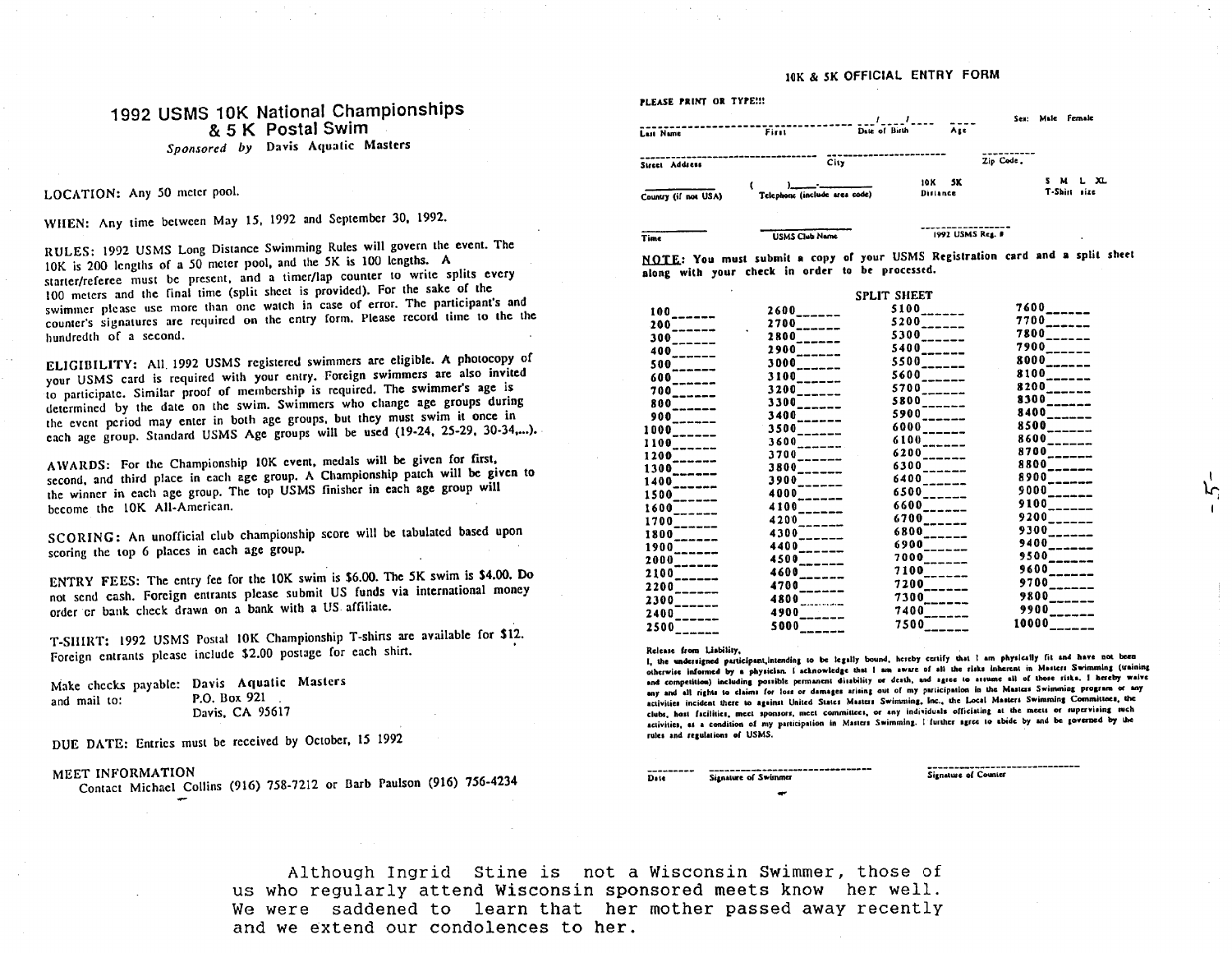## Reasons Why You Should Swim BEFORE Eating

Adapted from cardiologist Stephen R. Yarnall, M.D.

- 1. It helps you keep a workout appointment with yourself. If you choose a meal each day, before which to schedule your workout, you won't forget to exercise and you're not likely to,forget to eat afterward. . ,
- 2. It keeps you honest. No excuses! (No swim-ee, no eat-ee). You'll have to eat sometime, so if you discipline yourself to swim before eating, your fitness resolution is protected.
- 3. It helps digestion. Swim on an empty stomach and you won't get those notorious and much feared cramps.
- 4. It helps your workout. Muscles get the full benefit of your blood circulation. By exercising on an empty stomach, none of your blood is tied up helping digestion.
- 5. It helps your heart. When you swim after eating, both your stomach and muscles need blood flow. This can mean lessened blood flow to your heart, which can be dangerous if you have heart trouble.
- 6. It helps you maintain a healthful weight. Moderate brisk exercise before a meal causes your blood sugar level to go up, helping to take the edge off your appetite.
- 7. It helps burn excess body fat. Swimming when your blood sugar is lowest (before eating) mobilizes free fatty acids, which help burn stored body fat for fuel.
- 0. It helps you feel better. A moderate brisk swim workout will inject a flood of endorphins into the bloodstream, increasing alertness, improving your mood, and decreasing fatigue. You'll be less likely to overeat to satisfy a psychological hunger.
- 9. It helps your food taste better. When you swim hefore eating, you'll feel fresh and relaxed when you eat. And because your healthful workout will still be fresh in your mind, you'll probably eat more conscientiously.

Source: Swim Smarts - Summer 1991

\*\*\*\*\*\*\*\*\*\*\*\*\*\*\*\*\*\*\*\*\*\*\*\*\*\*\*\*\*\*\*\*\*\*\*\*\*\*\*\*\*\*\*\*\*\*\*\*\*\*\*\*\*\*\*\*\*\*\*\*\*\*\*\*\*\*\*\*\*

Efforts are underway to hold a short course meter meet at Lawrence University on October 31, 1992. This meet will replace the Neenah Y meet which has traditionally been held the first Saturday in November. Fran Zeumer and Edie Jacobsen are joining efforts to finalize plans. Lawrence Uhas a supurb new 8 lane facility and having the meet there will add only 10 minutes on to the driving time of those arriving from the south.

\*\*\*\*\*\*\*\*\*\*\*\*\*\*\*\*\*\*\*\*\*\*\*\*\*\*\*\*\*\*\*\*\*\*\*\*\*\*\*\*\*\*\*\*\*\*\*\*\*\*\*\*\*\*\*\*\*\*\*\*\*\*\*\*\*

Trivia Answers: Ramon Klitzke is the diver and Doris Klitke the "flyer"!

5 & 10 K Postal Swim: Distance swimmers take note. Here's your chance to maKe the USMS Top Ten 1 ist and maybe even set a record! Tne 1992 10 K USMS Championships and 5 K Swim is here. The swim can be done in any 50 mete~ pool between May 15-September 30. Tne average entries in each age g~oup is 5 or less. To check the USMS 10 <sup>K</sup> Records in each age group see pages 111-112 in the 1992 USMS Rules Book. For those not up to a 10  $\tilde{K}$ , the 5 K is a great option. Entries are \$6.00 and entry information and split sheet are attached.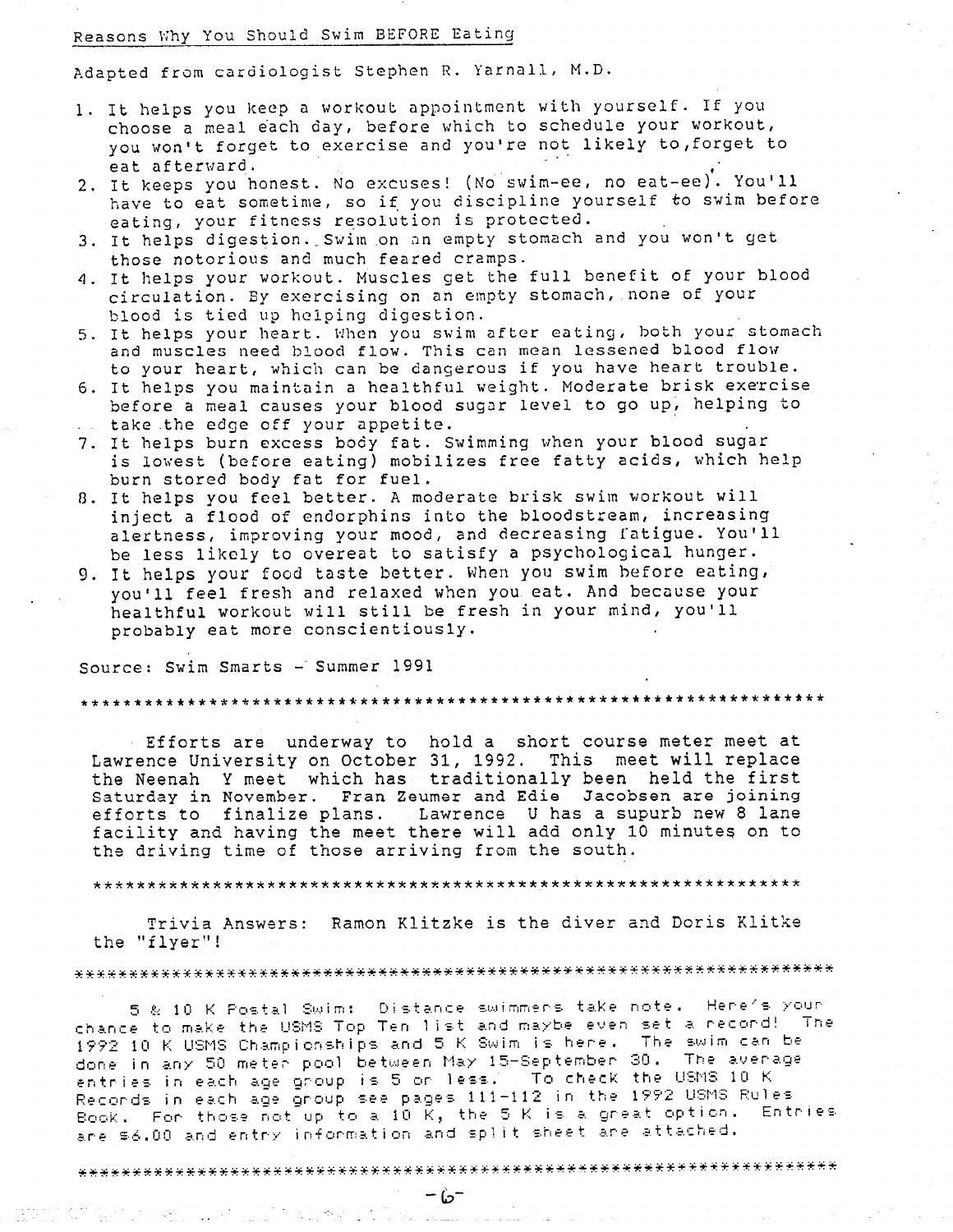### WISCONSIN MASTERS LONG COURSE SWIMMING CHAMPIONSHIPS AUGUST 7-8-9, 1992

- SPONSORED BY: The Wisconsin Masters Aquatic Club.
- SANCTIONED BY: USMS, INC. and LMSC for Wisconsin. Sanction No. 202-06.
- LOCATION: Wilson Park Recreation Center, 4001 So. 20th St, Milwaukee, WI
- FACILITIES: <sup>8</sup>lane, 50 meter pool **with** anti-turbulent lane guides, starting blocks and backstroke flags.
- **T irne:**  Friday, Aug. 7: Warm-up 6:00PM, meet starts at 6:45PM. Saturday, Aug. 8 and Sqnday, Aug. 9: Warm-up 7:00AM, meet starts at 8:00AM.
- WARM-UPS: Lanes 1 & 8 will be start and sprint lanes with swimming in one direction only and exiting to the side or end. Lanes 2-7 will be for circle swimming only - NO DIVING STARTS from the blocks or the deck in lanes 1-5.
- RULES: Official Masters rule will govern this meet. All events will be timed finals and will be pre-seeded except for the 400 and 1500 Freestyle. Heats will be seeded slowest to fastest and swimmers not submitting seed times will swim in slower heets. Age groups and sexes will be combined to expedite the meet.
- TIMING: Will be with an automatic timing system backed up by watches. Members of the Wisconsin Masters Aquatic Club will be expected to assist with the timing.
- ELIGIBILITY: Open to all Masters Swimmers 19 years old or older. All entrants must be <sup>a</sup>register Masters Swimmer and have their current card available at the meet. The USMS nunber must be on the entry - no "applied for" will be accepted.
- ENTRY FEE:  $$2.50/individual$  event -  $$5.00/relay$ , plus a  $$4.00$  surcharge fer facility user fee. Fees must accompany entries.

DECK ENTRIES FOR INDIVIDUAL EVENTS WILL NOT BE ACCEPTED.

Deck entries for relays will be accepted.

CHECKS PAYABLE TO: Wisconsin Masters Aquatic Club.

- ENTRY LIMIT: Five events per day plus relays and the 1500 Freestyle. THE 1500 FRESSTYLE WILL BE LIMITED TO THE FIRST 48 ENTRIES RECEIVED and each swimmer entered in the 1500 will be responsible for providing a person to count his/her laps.
- ENTRY DEADLINE: Entries must be in the meet directors hands no later than 6:00PM, Wednesday, July 29. Entries received after the deadline will be returned.

-7-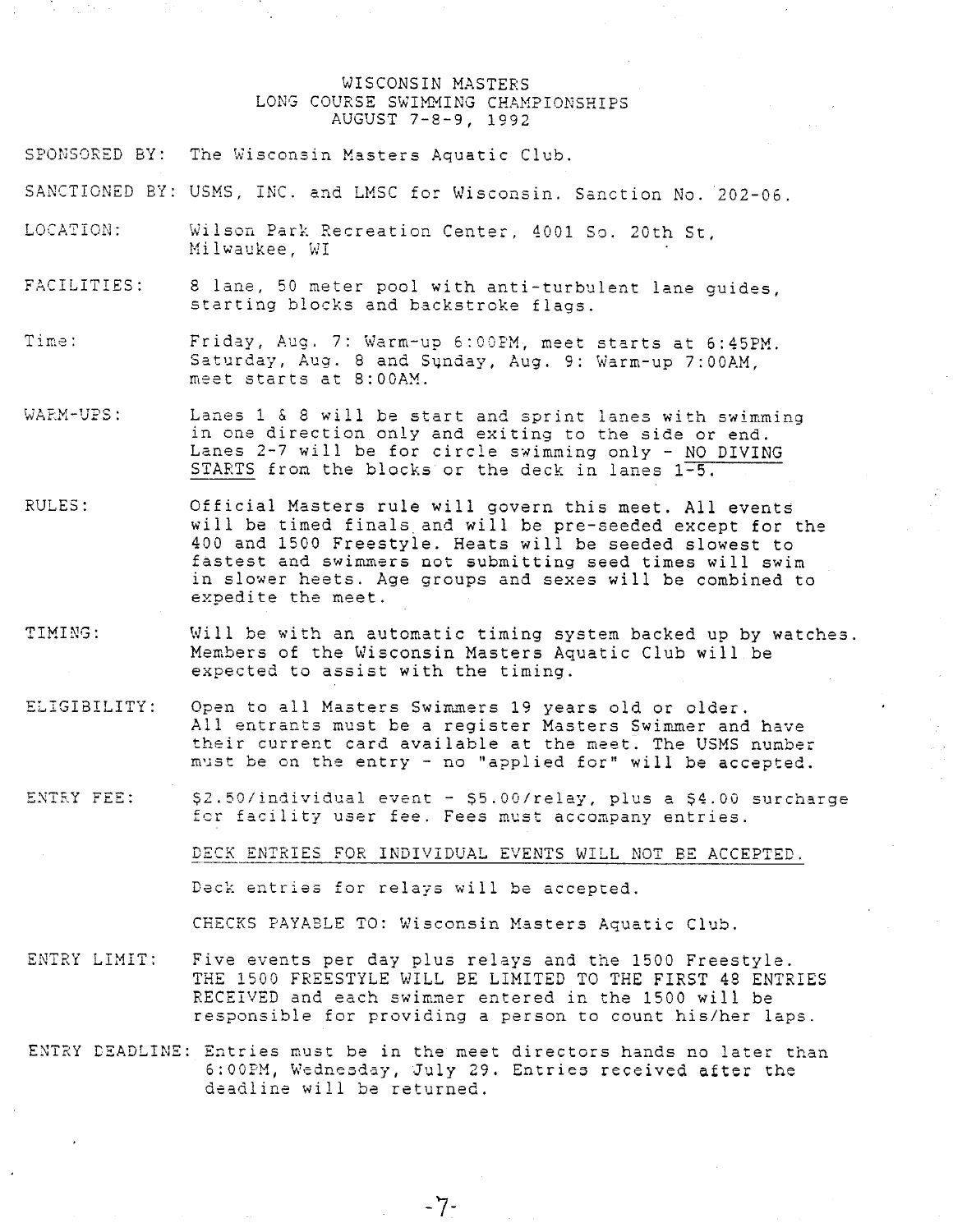The official entry form must be used, one person per form ENTRY FORM: and the waiver must be signed without any alterations.

Ribbons for 1st to 3rd place. AWARDS:

MEET DIRECTOR: John Bauman <sup>11616</sup>W Greenfield Ave - Apt. <sup>23</sup> west Allis, WI 53214

(414)-453-7336

#### SCHEDULE OF EVENTS:

Friday, Aug.  $7 - \text{Warm-up}$  6:00PM - 1. 1500 Freestyle

| Saturday, Aug. 8 |      |                       | Sunday, Aug. 9 |      |                         |  |
|------------------|------|-----------------------|----------------|------|-------------------------|--|
|                  |      | Warm-up 7:00AM        |                |      | Warm-up 7:00AM          |  |
| 2.               |      | 50m Butterfly         | 10.            |      | 50m Breaststroke        |  |
| З.               | 400m | IM.                   | 11.            | 200m | IM T                    |  |
| 4.               |      | 100M Freestyle        | 12.            |      | 100m Backstroke         |  |
| 5.               |      | 200m Backstroke       |                |      | 13. 50m Freestyle       |  |
| 6.               |      | 100m Breaststroke     | 14.            |      | 200m Breaststroke       |  |
| 7.               |      | 200m Freestyle        | 15.            |      | 100m Butterfly          |  |
| 8.               |      | 50m Backstroke        | R3.            |      | 200m Free Relay         |  |
| 9.               |      | 200m Butterfly        | R4.            |      | 200m Mixed Medley Relay |  |
| R1.              |      | 200m Medley Relay     | 16.            |      | 400m Freestyle          |  |
| R2.              |      | 200m Mixed Free Relay |                |      |                         |  |

# Stroll helps Heart, Study says (Chicago\_Sun Times)

.

Taking a three-mile stroll five days a week reduces the risk of heart disease to the same degree as taking a brisk walk, researchers say. In a 6-month study of 102 women, researchers at the Cooper Institute *ot* Aerobic Research in Dallas found strollers got the same cardiopulmonary benefits as aerobic and brisk walkers. While faster walkers nade greater strides in their respiratory health and burned more calories, the levels of so-called "good" cholesterol in the women's bodies increased by the same amount no matter how fast they walked, study author John Duncan wrote in the Journal of the American Medical Association. "If the shoe fits, start walking", Duncan said. "If you Association. "It the show fits, surrowanting pace and still<br>don't want to sweat, you can walk at a more leisurely pace and still don't want to sweat, you can waik at a more are into groups who walked<br>reap the benefits." The study divided the women into groups who walked three miles a day, five times a week at either 20, 15 or 12 minutes three miles a cay, five times a mediate. Both the slowest and the<br>per mile. A fourth group did not exercise. Both the slowest and the<br>fastest walkers increased their levels of "good" cholesterol, called high-density lipoprotein, or HDL, by 6%. HDL cholesterol is thought to sweep "bad" low-density lipoprotein cholesterol from artery walls, where it can build up and lead to heart disease. "That's fairly im where it can build up and icle overy I percent rise in HDL, you get<br>pressive,", Duncan said. "For every I percent diseases. That translat pressive,", Duncan said. That every I persons<br>3 percent reduction in the risk of coronary diseases. That translates into 18 percent decreased risk."

\*\*\*\*\*\*\*\*\*\*\*\*\*\*\*\*\*\*\*

*FroM* /he., Green Bay  $\rightarrow$  ::(1:12.3) a<br>Press Gazette ::ional re<br>Congrattulation 5  $\frac{1}{2}$ 



. **Tracy Arndt** of Green Bay placed first in five events in the YMCA Masters Nation al Swim Meet in Fort Le derdale, Fla. "It was pro:. ably the best meet of my life," said Arndt. Competing in the women's 40-44 :division, Arndt won the. 50: yard freestyle (27.4), the  $100$  freestyle (1:00.5), the  $(200$  freestyle  $(2.16.8)$ . the  $\frac{12}{36}$ . ,100 individual medle $\check{y}$  . G- *<sup>a</sup>*. . -.;(1:12.3) and 100 backstr'oke·::: ie\_.:r, i.J°'3/ -"7 >(1:11.9). She broke the·naZ~ **Press** Gazette ::tional record in the 100;

 $-8-$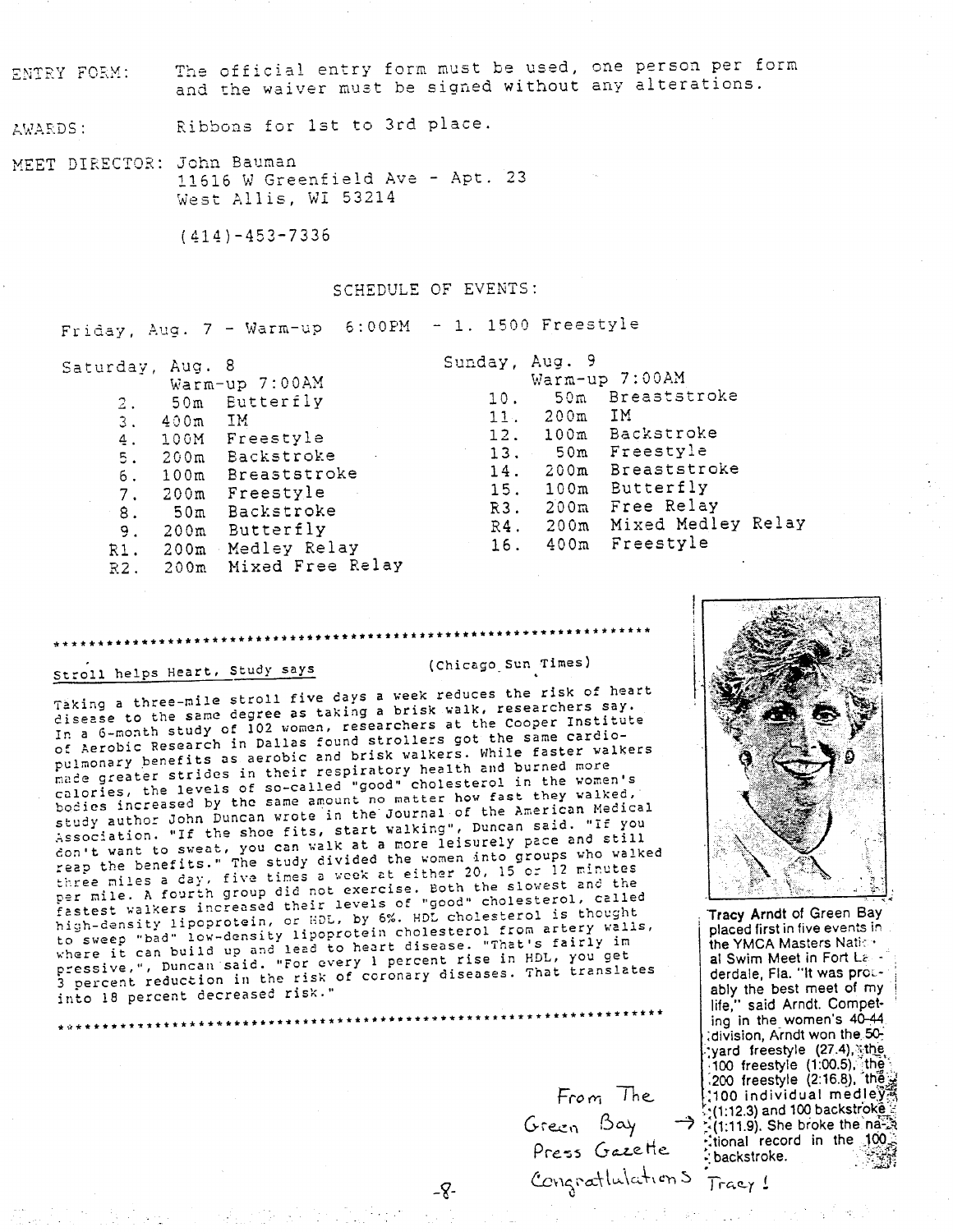### ENTRY FORM WISCONSIN MASTERS CHAMPIONSHIPS August 7-8-9, 1992

| NAME                                                                                                                                                                                                                                         |                                                                                                                                                                                                                                                                                                                                                                                                     | <b>BIRTH</b><br>DATE                                                                                                                                                                                                              | AGE          | MALE<br>FEMALE                      |
|----------------------------------------------------------------------------------------------------------------------------------------------------------------------------------------------------------------------------------------------|-----------------------------------------------------------------------------------------------------------------------------------------------------------------------------------------------------------------------------------------------------------------------------------------------------------------------------------------------------------------------------------------------------|-----------------------------------------------------------------------------------------------------------------------------------------------------------------------------------------------------------------------------------|--------------|-------------------------------------|
|                                                                                                                                                                                                                                              |                                                                                                                                                                                                                                                                                                                                                                                                     |                                                                                                                                                                                                                                   |              |                                     |
|                                                                                                                                                                                                                                              |                                                                                                                                                                                                                                                                                                                                                                                                     | $STATE$ $ZIP$                                                                                                                                                                                                                     |              |                                     |
|                                                                                                                                                                                                                                              |                                                                                                                                                                                                                                                                                                                                                                                                     |                                                                                                                                                                                                                                   |              |                                     |
|                                                                                                                                                                                                                                              |                                                                                                                                                                                                                                                                                                                                                                                                     |                                                                                                                                                                                                                                   |              |                                     |
|                                                                                                                                                                                                                                              | SCHEDULE OF EVENTS                                                                                                                                                                                                                                                                                                                                                                                  |                                                                                                                                                                                                                                   |              |                                     |
| Friday, August 7                                                                                                                                                                                                                             | Seed Time                                                                                                                                                                                                                                                                                                                                                                                           |                                                                                                                                                                                                                                   |              |                                     |
| 1. 1500m Freestyle                                                                                                                                                                                                                           |                                                                                                                                                                                                                                                                                                                                                                                                     |                                                                                                                                                                                                                                   |              |                                     |
| Saturday, August 8<br>2. 50m Butterfly<br>3. 400m IM<br>4. 100m Freestyle<br>5. 200m Backstroke<br>6. 100m Breaststroke<br>7. 200m Freestyle<br>8. 50m Backstroke<br>9. 200m Butterfly<br>R1. 200m Medley Relay<br>R2. 200m Mixed Free Relay | Seed Time<br>$\frac{1}{2}$ . The contract of $\frac{1}{2}$<br><u> 1980 - Jan Stein Stein Stein Stein Stein Stein Stein Stein Stein Stein Stein Stein Stein Stein Stein Stein Stein Stein Stein Stein Stein Stein Stein Stein Stein Stein Stein Stein Stein Stein Stein Stein Stein Stein Stein</u><br>$\overline{\phantom{a}}$<br><u> 1980 - Alexandr III, politik e</u><br>_______________________ | Sunday, August 9<br>10. 50m Breaststroke<br>11. 200m IM<br>12. 100m Backstroke<br>13. 50m Freestyle<br>14. 200m Breaststroke<br>15. 100m Butterfly<br>R3. 200m Free Relay<br>R4. 200M Mixed Medley<br>Relay<br>16. 400m Freestyle |              | Seed Time<br>and the company of the |
| <b>SURCHARGE</b>                                                                                                                                                                                                                             |                                                                                                                                                                                                                                                                                                                                                                                                     |                                                                                                                                                                                                                                   | \$           | 4.00                                |
|                                                                                                                                                                                                                                              |                                                                                                                                                                                                                                                                                                                                                                                                     | ENTRY FEES: INDIVIDUAL EVENTS @ \$2.50                                                                                                                                                                                            | \$           |                                     |
|                                                                                                                                                                                                                                              |                                                                                                                                                                                                                                                                                                                                                                                                     | TOTAL FEES                                                                                                                                                                                                                        | $\mathsf{S}$ |                                     |

## LIABILITY RELEASE

I, the undersigned participant, intending to be legally bound, hereby certify that I am physically fit and have not been otherwise informed by a physician. I acknowledge that I am aware of all of the risks inherent in Masters Swimming (training and competition) including possible permanent disability or death, and agree to assume all of those risks. I hereby waive any and all rights to claims for loss or damages arising out of my participation in the Masters Swimming program or any activities incident thereto against United States Masters Swimming, Inc., the Local Masters shorted against three practic matter butmanne, meet sponsors, meet committees, or any individuals officiating at the meets or supervising such activities, as a condition of my participation in Masters Swimming. In addition, I agree to abide by and be governed by the rules of USMS.

 $-9-$